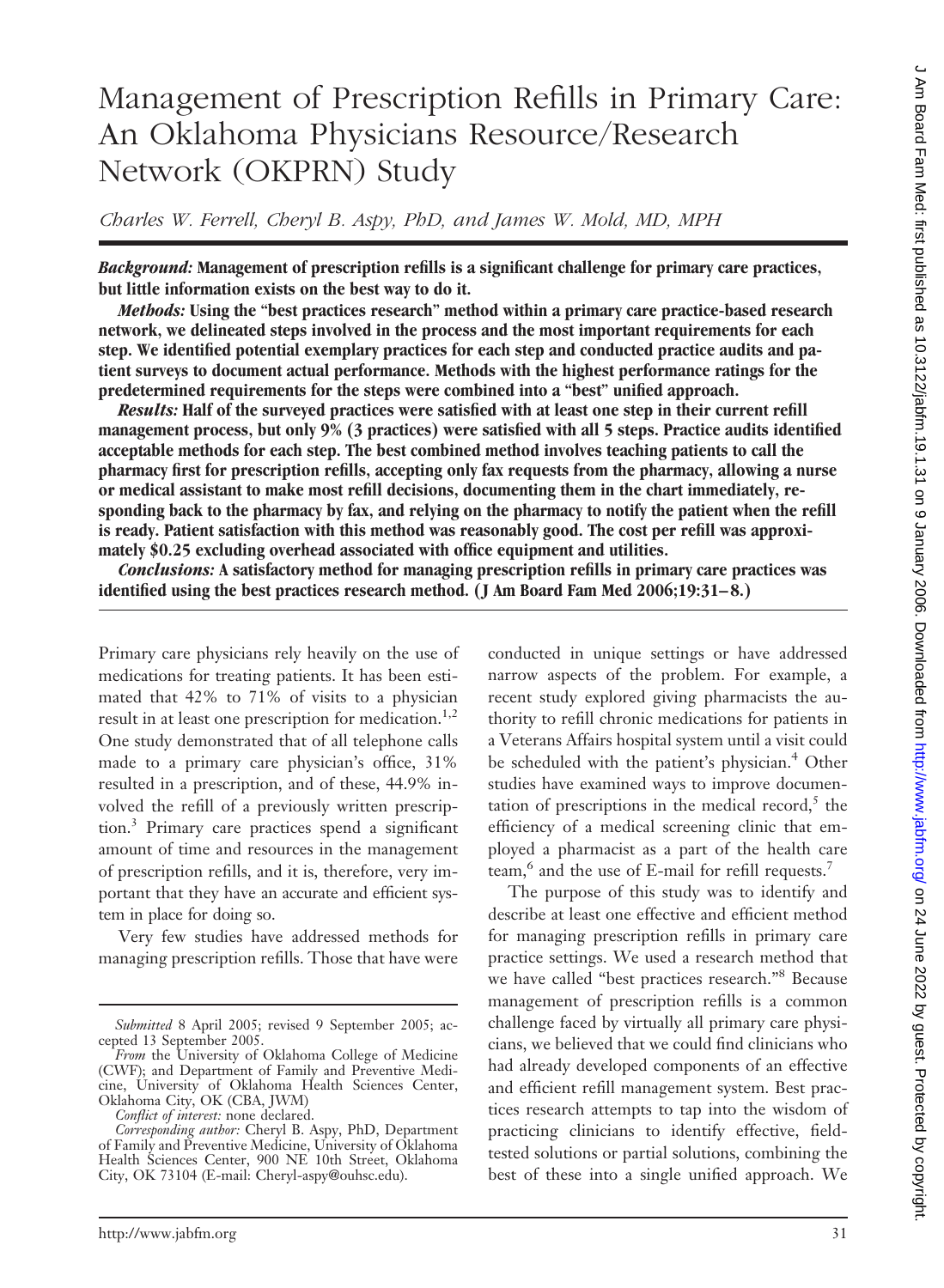have used this method to identify effective ways to increase pneumococcal immunization rates,<sup>9</sup> manage laboratory test results,<sup>10</sup> and improve the quality of care provided to patients with diabetes.<sup>11</sup>

## **Methods**

Best practices research involves: (1) identification of a series of steps involved in the process being investigated, (2) agreement on a definition of best for each step, (3) identification and evaluation of promising approaches to individual steps, (4) combination of best methods for each step into a unified method, and (5) evaluation of the combined method.8 In this case, the following specific approaches were used.

#### *Identification of Steps Involved in the Process*

During a semiannual convocation, physician members of the Oklahoma Physicians Resource/Research Network (OKPRN) identified the steps involved in the management of prescription refills. Subsequently, office staff who were attending an OKPRN staff training conference were asked to reflect on these steps and revise them. The revised set of steps was then critiqued by a group of pharmacists. This revision was sent to all members of OKPRN over its listserv for review and comment. Through this process, 5 steps were agreed upon, not necessarily occurring in this order: (1) patient access to the process, (2) communication between clinic and pharmacy, (3) decision-making by clinic staff, (4) patient notification, and (5) medical record documentation.

Reduction of the frequency of refill requests by providing more doses and more refills per prescription was also discussed. Some physicians reported that they limit the number of refills given to a patient to ensure follow-up. Others suggested writing for the maximum number of refills allowed and creating a separate system for tracking adherence to follow-up appointments. We chose not to evaluate this aspect of the process in this study while acknowledging its potential importance.

### *Definition of Best*

Following the identification of steps, a committee consisting of the authors [a second year medical student (CWF), an academic family physician (JWM), a PhD faculty member (CBA)], met to define the meaning of best for each step. A list of possible requirements for each step was generated through brainstorming; after which, each was discussed and consensus was reached regarding the top 2 requirements and their order of importance.

For all 5 steps, the group agreed that a good prescription refill management process required accuracy, efficiency, acceptability for patients and office staff, and applicability to a wide range of primary care practices. However, these requirements were prioritized differently for each step. The top 2, prioritized requirements for step 1, were efficiency and patient satisfaction, in that order; for step 2, accuracy and efficiency; for step 3, accuracy and efficiency; for step 4, patient satisfaction and efficiency; and for step 5, accuracy and efficiency.

Generalizability and lack of interference with other office activities were considered important for all steps but were not considered independently for each step and were not specifically evaluated in the practice audits.

## *Identification and Evaluation of Potential Best Methods for Individual Steps*

Surveys were faxed to 65 physicians in the 49 OKPRN member practices. On separate copies of this survey, the physician, a member of the nursing staff, and a key office staff member were asked to independently rate their level of satisfaction with their office's management of each of the 5 steps of the prescription refill process on a 5-point Likert scale with 1 being not satisfied and 5 being completely satisfied. These surveys were returned by fax to the University of Oklahoma Health Sciences Center (OUHSC) where they were evaluated. Physician offices at which a physician did not respond  $(N = 3)$  or where only the physician responded ( $N = 7$ ) were excluded from further evaluation. Physician/staff teams that showed high satisfaction rates (mean rating  $\geq$ 4) for at least one step of their prescription management system were queried further about those component(s) of their process with which they were satisfied  $(N = 17)$ . Five practices were selected for in-depth audits; practices were purposefully chosen from those satisfied with at least one step in the process in such a way as to insure that the full spectrum of different methods for each step was represented in the sample. At least 2 potentially exemplary practices were chosen for each step.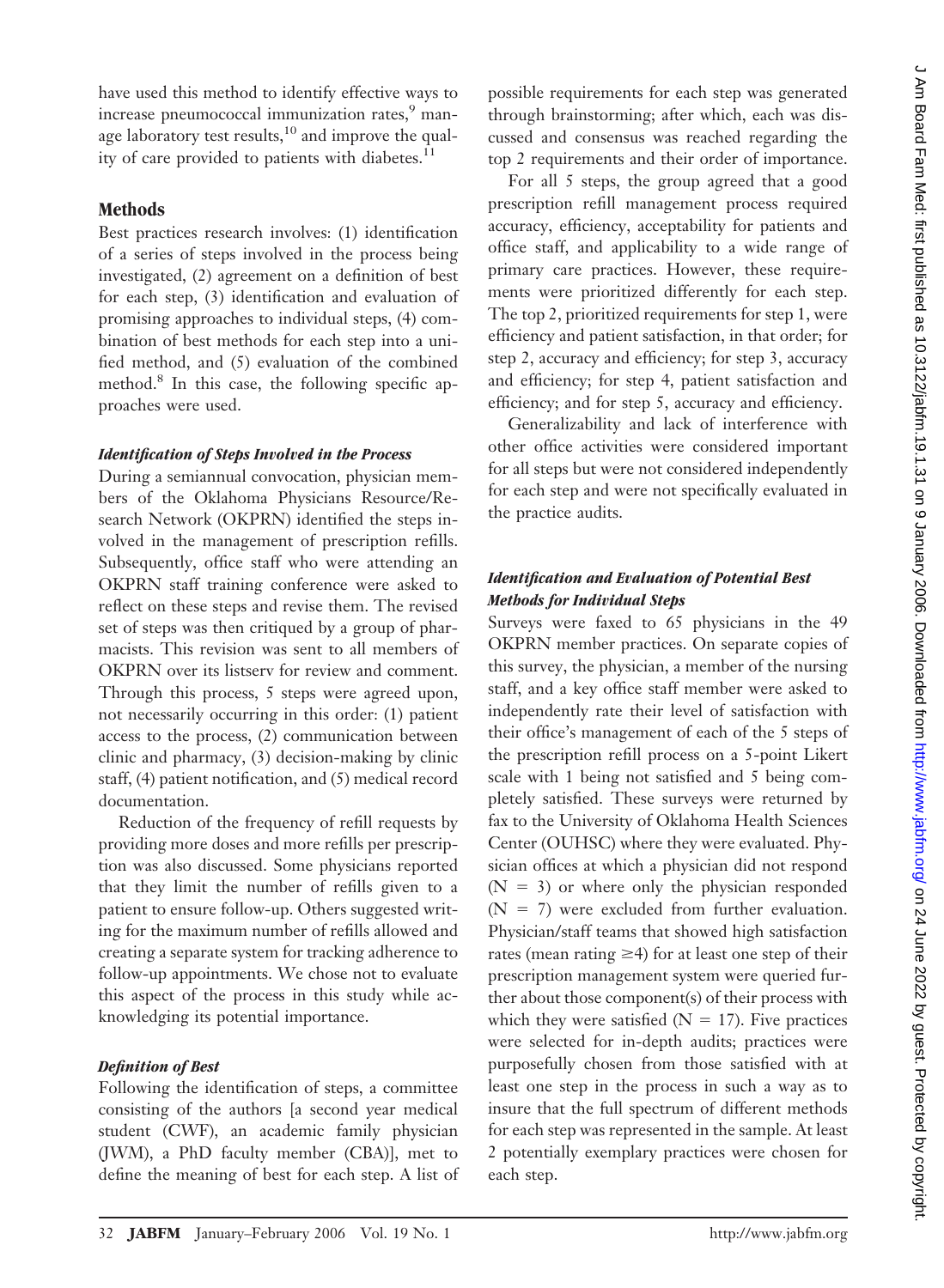Outcome measures related to patient satisfaction (steps 1 and 4) were obtained from a mailed survey. This survey was sent to each patient who had requested a refill during the 1-week audited period in each practice. Patients were asked how they notified the physician's office regarding refills, how long the refill process took, how satisfied they were with the way they were notified when the prescription was ready, and how satisfied they were with the process as a whole (each on a 5-point Likert scale).

For step 2, communication with the pharmacy, an error was defined as any event that delayed or distorted communication. These errors were often associated with faxing errors, eg, a fax did not go through, multiple faxes were sent, or an incorrect fax number was used. Errors related to decisionmaking (step 3) were defined as decisions made by the medical assistant or LPN that were different from those the physician would have made. These were determined by examining all refill decisions made during 1 week, comparing the decision made to the decision the physicians said they would have made for each request. Decisions were made by the physician in 2 clinics, and therefore, no errors were attributed to these clinics for this step. A documentation error (step 5) resulted when the refill was not documented in the chart. Medical records were reviewed to determine whether proper documentation had occurred (step 5). Error rates were calculated using the number of prescription refill requests as the denominator for each of the 5 sites.

Efficiency was operationalized as the cost to the practice. Cost was computed by determining the time involved for each employee to complete the tasks associated with each step and multiplying it by the average hourly salaries of the employees involved. A medical student (CWF) timed each component of the process from request initiation through decision-making and contact with the pharmacy for at least 25 patients at each site. Cost calculations were bundled into communication (including receiving and returning faxes and pulling charts) and decision-making.

# *Analysis*

Data from the audits and from the patient satisfaction responses were entered into an Excel spreadsheet and uploaded into SimStat for analyses. Descriptive statistics were computed for all variables and comparisons across practices for categorical

data were made using  $\chi^2$  analyses of cross-tabulated data. For continuous variables, comparisons across practices were made using analysis of variance (ANOVA). For all analyses, the significance level was set at 0.05. For the patient surveys, a power analysis suggested that we would be able to detect a 5% or greater difference in proportions 80% of the time with a sample size of 24 so we decided to survey all patients requesting refills in a given week  $(N = 31$  to 91 in the audited practices). Field notes were kept by the practice auditor (CWF), and these were reviewed with the other authors to identify important themes. This study was reviewed and approved by the university's Institutional Review Board.

# *Combining Best Methods*

Based on the performance of the methods used in the audited practices for the individual steps, in accordance with our predetermined requirements and criteria, best approaches were identified for each step and then combined into a single best method for managing prescription refills. The cost of the best combined method was estimated by averaging the cost for practices using the best method for each step and then summing those averages.

# **Results**

Responses to the initial survey were received from 36 of the 49 practices (73%), 41 of 65 physicians (63%), 34 of the 65 nursing staff (52%), and 29 of the 65 office staff (45%). However, 7 of the physician responses were not accompanied by either a nurse or staff member survey resulting in an eligible sample of 34 physician/staff teams for a response rate of 52%. Mean satisfaction scores were greater than or equal to 4 in 26% of the practices for step 1, in 21% for steps 2 and 4, in 32% for step 3, and in 35% for step 5. Of the sample  $(N = 17)$ , 50% were not satisfied with any step in their process. Five of the teams (15%) were satisfied with only 1 step in their process, 4 teams (12%) with 2 steps, 2 teams (5%) with 3 steps, and 3 teams (9%) each were satisfied with 4 and 5 steps of their process. The average number of prescription refill requests was 63 per week (range 31 to 91) per physician in the 5 audited practices. A description of the practices that participated in this study can be found in Table 1.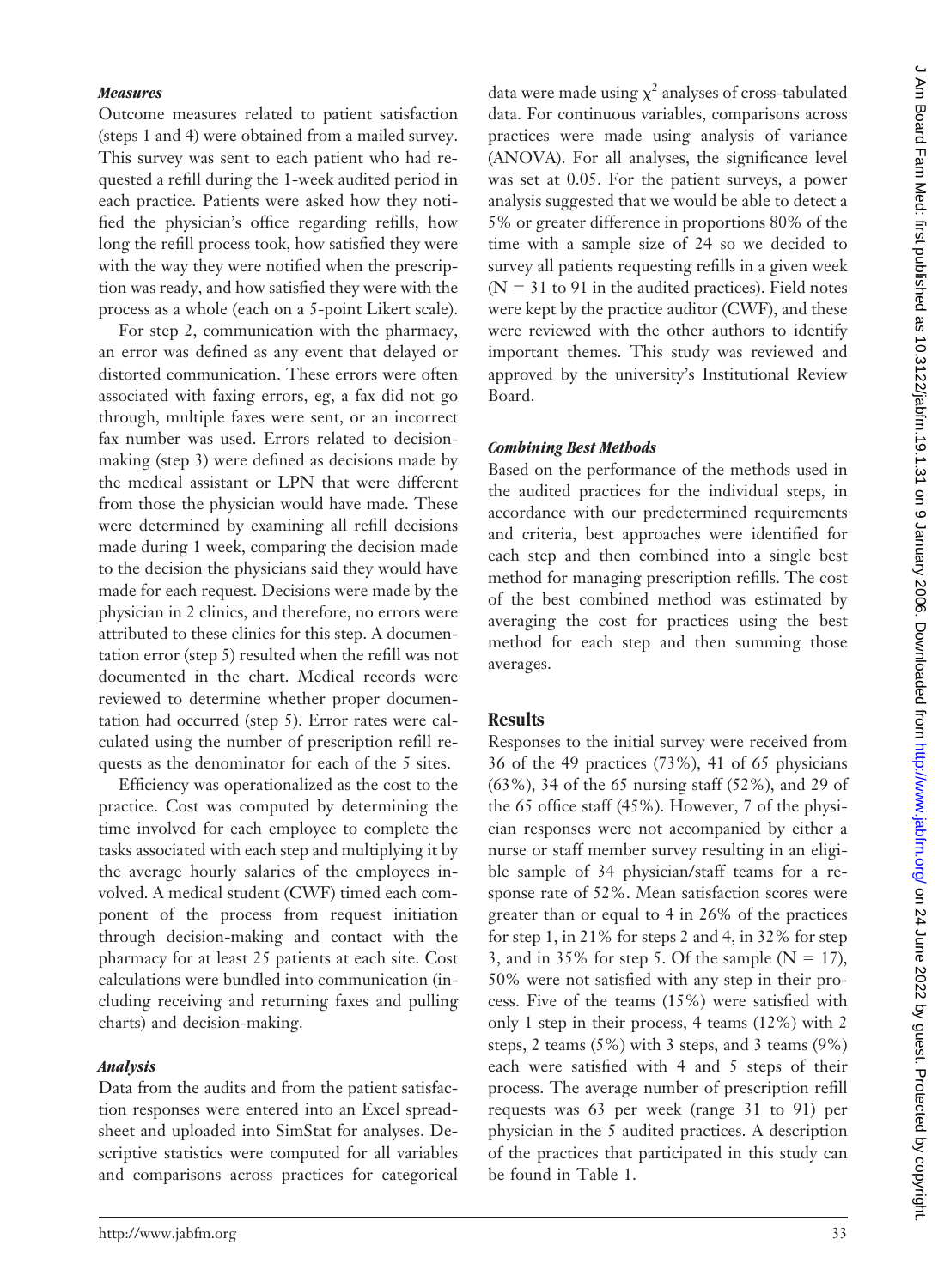#### *Step 1: Patient Access to the System*

Efficiency and patient satisfaction were the primary requirements for this step. Efficiency for the practice was dramatically improved by having the pharmacy handle initial patient phone calls. Not only did the practice save time on phone calls back and forth to patients, the information received from the pharmacy was more complete and accurate than that obtained from patients. Cost information for this step is included in the cost of clinical decisionmaking (Table 4).

For patient satisfaction, data from patient surveys were used to determine the best method. The mean response rate to the patient surveys was 46% (range 41% to 54%). Results related to this step can be found in Table 2. Four of the 5 audited clinics (clinics A, B, C, and E) said that they require patients to call the pharmacy for prescription refills. In these clinics, 55% to 88% of patients actually used this method. The other clinic allowed patients to call the office but recommended that they call the pharmacy first. In this practice (D), only 33% of survey respondents called the pharmacy first. No patients reported using E-mail to request prescription refills.

Patients seemed to prefer calling the practice rather than the pharmacy for prescription refills. However, even in clinic E, which had the lowest patient satisfaction rate, patients on average were more than satisfied with the method. The majority of patients (56%) reported that it took less than 2 minutes to make the initial contact with the system and the differences among sites were not significant. The time required for patient access was not related to whether they called the pharmacy or the physician's office.

#### *Step 2: Communication with Pharmacies*

The critical requirements for communicating with the pharmacy were accuracy and efficiency. In the practices satisfied with their management of this step (clinics C, D, and A), pharmacies communicated with the practice by fax, and decisions of the practice were faxed back to the pharmacy. In clinic E, a voice mail option is available and requests come directly to the medical assistant charged with making the decision. In clinics B and E, an electronic record system makes location and retrieval of the chart more efficient.

Errors associated with these methods differed significantly across the sites (see Table 3). Clinics A and E both had more errors than would be expected by chance compared with the other.

Costs per refill request related to communication with the pharmacy as well as mean practice satisfaction scores for clinics A through E can also be found in Table 3. These costs include the time required to pull and refile charts. Clinic B had the lowest cost per interaction (\$0.06) for this step primarily because of an efficient electronic medical record (EMR). For all other clinics, the cost was more than twice as high because of the time and effort required to pull and refile the record. Clinic E had the highest cost (\$0.33) per transaction despite the use of an electronic record. This seemed to be because of the multiplicity of methods used

|                                                                  | Physician            |                    |                              |                    |                   |  |
|------------------------------------------------------------------|----------------------|--------------------|------------------------------|--------------------|-------------------|--|
| Characteristic                                                   | А                    | B                  | C                            | D                  | E                 |  |
| Practice type                                                    | Small group*         | Solo               | Small group*                 | Solo               | Residency faculty |  |
| Average number of patients<br>seen per week                      | 125                  | 108                | 75                           | 70                 | 40                |  |
| Payor mix: Medicare/Medicaid<br>Commercial insurance<br>Self-pay | 30%<br>59%<br>11%    | Not available      | 65%<br>35% combined<br>$0\%$ | 25%<br>50%<br>25%  | Not available     |  |
| Scope of practice                                                | NoOB                 | NoOB               | No OB procedures             | NoOB               | Full scope        |  |
| Has an EMR                                                       | $\rm No$             | Yes                | $\rm No$                     | $\rm No$           | Yes               |  |
| Geographic location                                              | <b>Suburbs</b>       | Rural              | Rural                        | Rural              | Urban             |  |
| Size of town                                                     | $> 50,000 - 100,000$ | < 5,000            | $>5,000-<30,000$             | < 5,000            | >250,000          |  |
| Pharmacies available                                             | National chains      | $>2$ locally owned | National chains              | $>2$ locally owned | National chains   |  |
| Steps for which practice<br>satisfaction was high                | 3, 4, 5              | 1, 5               | 2                            | 1, 2, 3, 4, 5      | 1, 3              |  |

| Table 1. Characteristics of the Five Audited Practices |  |  |  |
|--------------------------------------------------------|--|--|--|
|--------------------------------------------------------|--|--|--|

\*Less than 6 clinicians.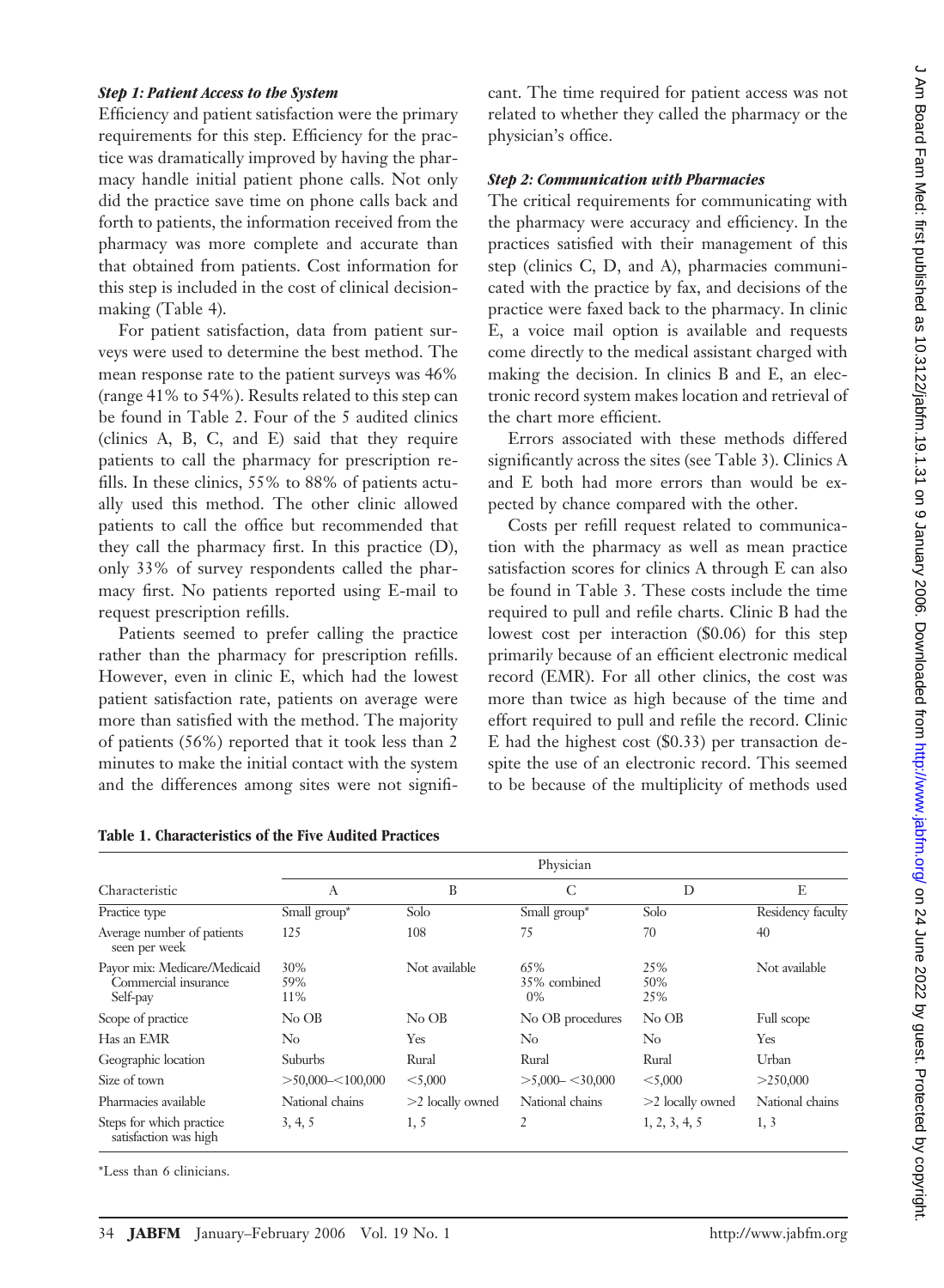| Table 2. Step 1: Patient Access to the System |  |  |  |  |  |  |  |
|-----------------------------------------------|--|--|--|--|--|--|--|
|-----------------------------------------------|--|--|--|--|--|--|--|

| Site*      | Percentage Calling<br>Pharmacy First <sup>+</sup> | Mean (SD) Patient<br>Satisfaction with Method‡ | Percentage Reporting <2<br>Minutes for Initial Contact | Mean Practice<br>Satisfaction |
|------------|---------------------------------------------------|------------------------------------------------|--------------------------------------------------------|-------------------------------|
| Clinic $D$ | 33                                                | 4.3(0.99)                                      | 60                                                     | 4.0                           |
| Clinic $B$ | 55                                                | 4.0(1.3)                                       | 56                                                     | 4.7                           |
| Clinic A   | 86                                                | 3.9(0.95)                                      | 42                                                     | 2.3                           |
| Clinic C   |                                                   | 3.5(1.1)                                       | 67                                                     | 3.0                           |
| Clinic $E$ | 88                                                | 3.2(1.2)                                       | 50                                                     | 4.0                           |

\* Table is ordered high to low based on patient satisfaction.

 $\dagger \chi^2 = 20.1$ , df = 4,  $P < .0001$ .

 $\ddagger$  F<sub>4,128</sub> = 3.5, *P* = .011; Newman-Keuls post hoc test revealed significant differences between clinics A and E (*P* = .03); B and E (*P* = .03); and D and E ( $P = .02$ ).

 $\oint \chi^2 = 4.2$ , df = 4, P = .37.

Self-reported practice satisfaction rates of 4.0 or higher.

for communicating with both patients and pharmacies. In addition, the electronic record system used in this practice had a relatively inefficient method for documenting medication refills.

Comparing clinic B, which uses an efficient EMR to the average cost of all other clinics (\$0.20), and assuming an average of 63 prescription refill requests per week per clinician, an EMR seemed to save the practice approximately \$459 per clinician per year for this function alone (\$0.14  $\times$  63  $\times$  52 = \$458.64).

#### *Step 3: Decision-making by Clinic Staff*

The primary requirements for this step were also accuracy and efficiency. Table 4 contains the qualifications of the principal decision-maker, whether he/she uses a written protocol, the error rates, and the cost per refill for this step. A  $\chi^2$  analysis found significant differences in error rates for the clinics. Clinics B and E both had significantly higher error rates than would be expected by chance alone. Clinic E had the highest error rate for this step among the audited practices despite their use of an EMR and a written protocol. The auditor observed that the errors were virtually all errors of omission. That is, the decision-maker refused refills that the physician would have approved. The written protocols were too rigid to accommodate the wide variety of patient circumstances encountered.

Costs varied widely for this step. Much of this had to do with the cost of the decision-maker (physicians' time costs more than medical assistants and licensed practical nurses time). However, some persons were simply more efficient than others were as well. Clinic A had both the lowest cost and the lowest error rate for this step. Although clinics C and D also had a 0% error rate, their average costs per request were greater (2 and 4 times, respectively) than clinic A. The medical assistant making the refill decisions at clinic A had worked in that practice with the same physician for a number of years and was very efficient. Although satisfied with their methods, clinics D and E had the highest costs.

| Site*                 | Method Used    | Error Rate<br>$(\%)$ † | Mean Cost Per Refill for<br>the Communication Step‡ | Mean Practice<br>Satisfaction Level |
|-----------------------|----------------|------------------------|-----------------------------------------------------|-------------------------------------|
| Clinic $D$            | FAX.           |                        | \$0.18                                              | 4.0                                 |
| Clinic B <sub>§</sub> | FAX/voice mail |                        | \$0.06                                              | 3.7                                 |
| Clinic $C$            | FAX            |                        | \$0.13                                              | 4.0                                 |
| Clinic A <sub>§</sub> | FAX/phone      | 8                      | \$0.17                                              | 2.3                                 |
| Clinic E              | FAX/phone      | 10                     | \$0.33                                              | 3.3                                 |

**Table 3. Step 2: Communication with Pharmacies**

\*Table is ordered low to high based on error rate.

 $\dagger \chi^2 = 12.6$ , df = 4,  $P = .013$ .

‡ Includes chart retrieval.

§ Self-reported practice satisfaction rates of 4.0 or higher.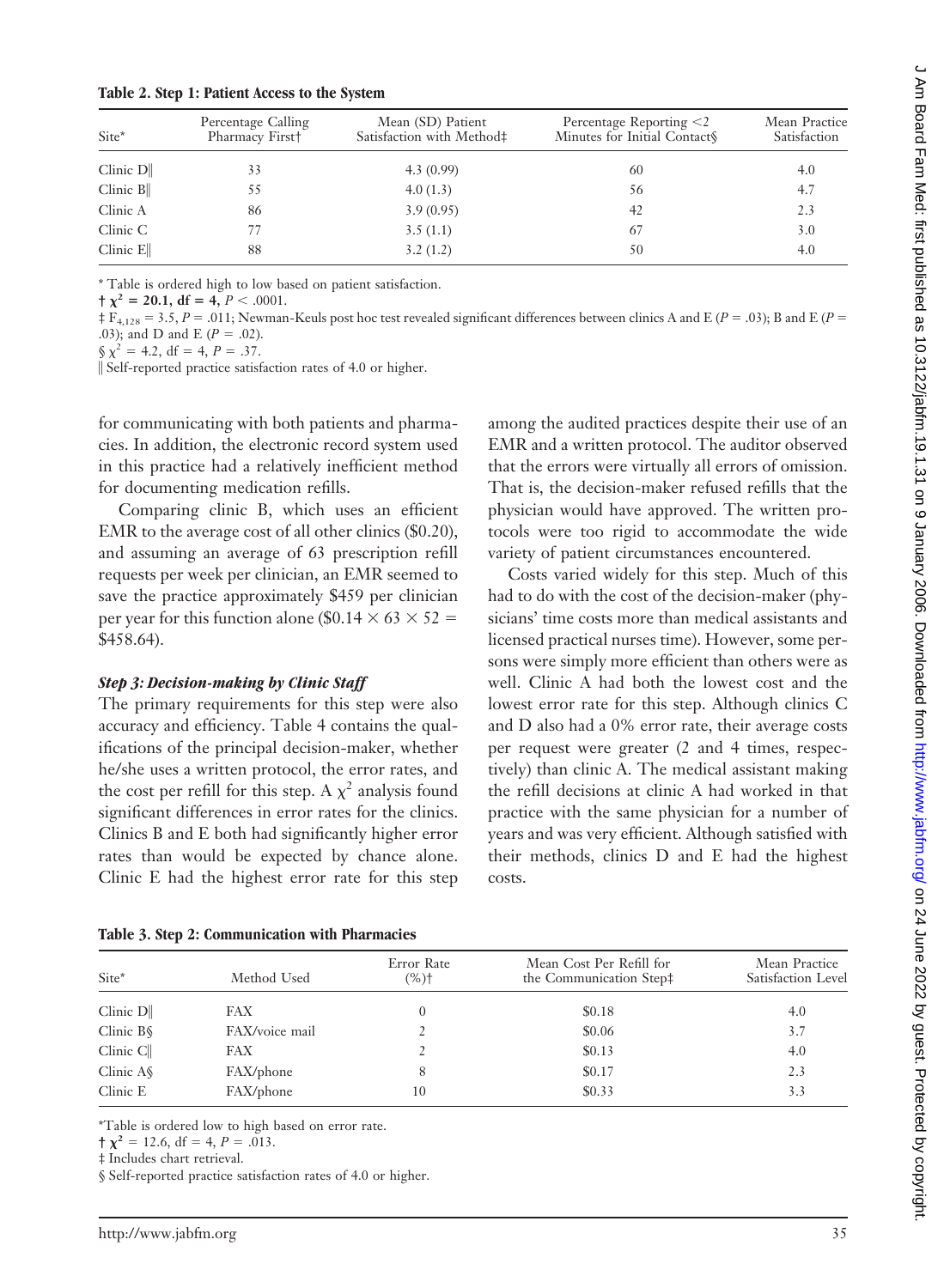| Site*                 | Decision-Maker | Written<br>Protocol | EMR <sup>+</sup> | Error Rate<br>$(%)^{\ddagger}$ | Mean Cost for<br>Refill Decision | Mean Practice<br>Satisfaction Level |
|-----------------------|----------------|---------------------|------------------|--------------------------------|----------------------------------|-------------------------------------|
| Clinic A <sub>§</sub> | MA             | No                  | $\rm No$         | $\Omega$                       | \$0.10                           | 4.7                                 |
| Clinic C              | MD             | No                  | $\rm No$         | $\Omega$                       | \$0.21                           | 2.5                                 |
| Clinic D <sub>§</sub> | MD             | No                  | $\rm No$         | $\Omega$                       | \$0.82                           | 5.0                                 |
| Clinic B              | LPN            | Yes                 | Yes              | 4                              | \$0.11                           | 3.7                                 |
| Clinic E <sub>§</sub> | MA             | Yes                 | Yes              | 10                             | \$0.36                           | 4.0                                 |

\* Table is ordered low to high based on error rate.

† EMR, electronic medical record; MA, medical assistant; LPN, licensed practical nurse.

 $\ddagger \chi^2 = 19.6$ , df = 4, *P* = .001.

§ Self-reported practice satisfaction rates of 4.0 or higher.

#### *Step 4: Notification of Patients*

The critical requirements for this step were efficiency and patient satisfaction. All 5 clinics leave this step to the pharmacies. Patients are routinely informed that they are to contact the pharmacy before the physician's office closes so that if an error has occurred between the pharmacy and the physician's office, it can be remedied before the next day. If it is time for the patient to schedule an appointment with the physician, they are typically granted a 1-month supply and it is noted on the faxed request or the pharmacist is informed on the phone that the patient needs to schedule an appointment and that they will receive no more refills until that happens. If the refill is denied, as is often the case with narcotics, a reason is noted on the fax message to the pharmacy. However, with a denial, the physician's office usually calls the patient to explain why the refill was denied. As for step 1, it is much more efficient for the practice to rely on the pharmacy to contact patients when the prescription is ready.

When asked about the total time required to get a prescription refilled, the majority of patients reported the total time as less than 8 hours (see Table 5). However, there was a significant difference among the practices with clinic D having the highest proportion with total refill times less than 8 hours and clinic E having the lowest. There was no significant difference among the 5 sites for patient satisfaction with their notification methods when means were compared. Patient satisfaction was lowest for clinic E and highest for clinic D. Mean practice satisfaction generally followed the same ranking as the proportion of patients reporting total prescription refill time as less than 8 hours. For example, clinic D had the highest mean practice satisfaction level and also the highest percentage of patients reporting less than 8 total hours for the refill process.

#### *Step 5: Documentation*

Accuracy was the primary requirement for the documentation process. In clinic A, a copy of the fax is attached to the chart, and then sent to the transcriptionist who transcribes the refill into the record. Clinics B and D use a similar method and had even lower error rates. Error rates and mean practice satisfaction scores can be found in Table 6.

The less satisfied practices used very different methods. In clinic C, the decision-maker documents the refill on a handwritten log in the patient's record at the time of the decision with an error rate of 2%. In clinic E, where the decisionmaker documents the refill in the electronic medical record at the time of the decision, no errors were found. These differences in error rates were not statistically significant ( $\chi^2 = 3.3$ , df = 4, *P* >

|  | Table 5. Step 4: Notification of Patients |  |
|--|-------------------------------------------|--|
|--|-------------------------------------------|--|

| Site*                 | Percentage of Patients<br>Reporting Less<br>Than 8 Hours for<br>Total Refill Time† | Patient<br>Satisfaction‡ | Mean<br>Practice<br>Satisfaction<br>Level |
|-----------------------|------------------------------------------------------------------------------------|--------------------------|-------------------------------------------|
| Clinic D <sub>§</sub> | 88                                                                                 | 3.9                      | 5.0                                       |
| Clinic B              | 70                                                                                 | 3.9                      | 3.3                                       |
| Clinic A <sub>§</sub> | 76                                                                                 | 3.6                      | 4.0                                       |
| Clinic C              | 61                                                                                 | 3.6                      | 3.0                                       |
| Clinic E              | 31                                                                                 | 3.0                      | 3.3                                       |

\*Table is ordered high to low based on patient satisfaction.

 $\uparrow \chi^2 = 17.6$ , df = 4, *P* < .01.  $\ddagger$  Nonsignificant:  $F_{4,124} = 2.2, P = .07$ .

§ Self-reported practice satisfaction rates of 4.0 or higher.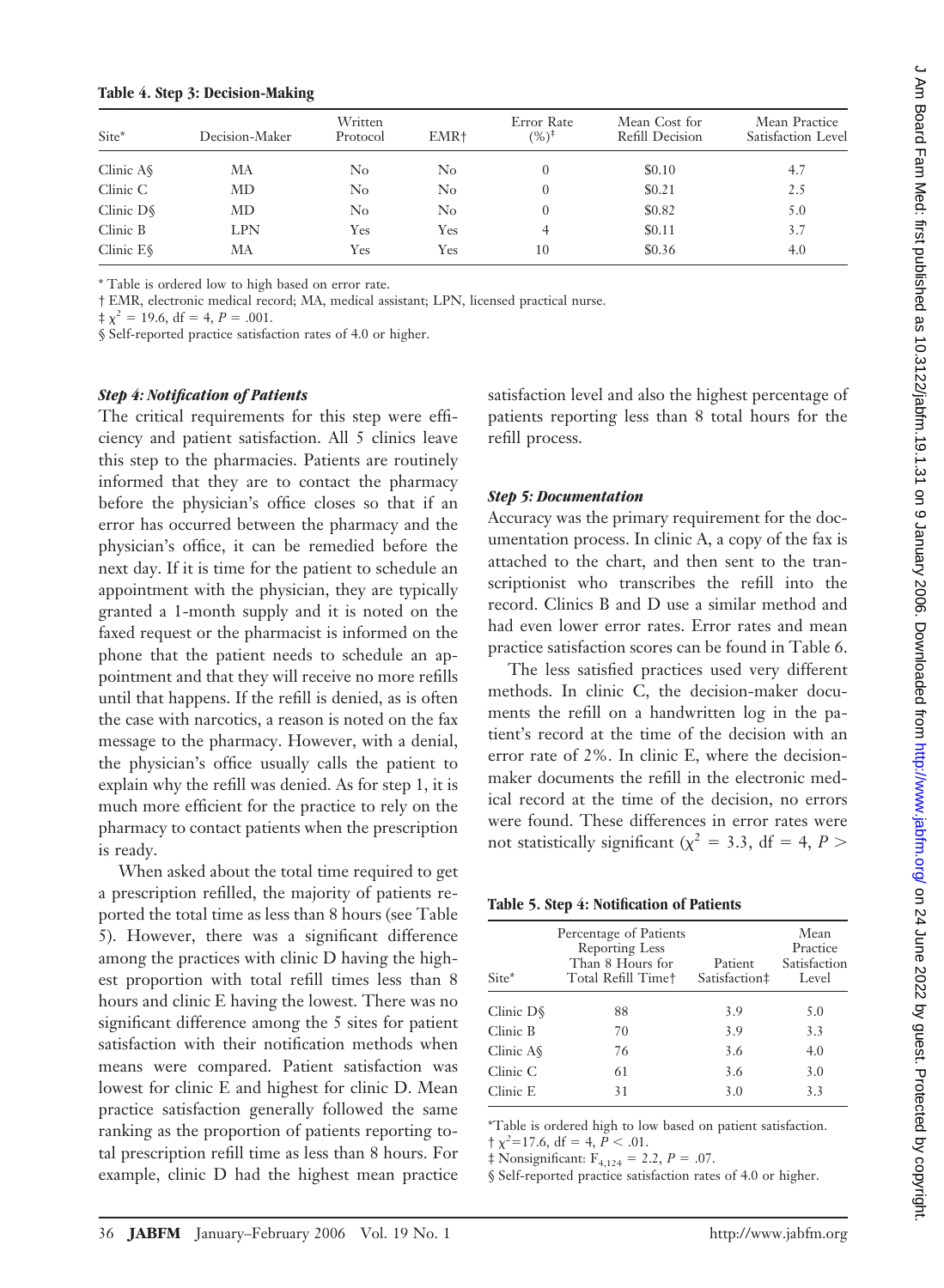#### **Table 6. Step 5: Documentation**

| Site*                 | EMR <sup>+</sup> | Error Rate<br>$(\% )$ $\ddagger$ | Mean Practice<br>Satisfaction Level |
|-----------------------|------------------|----------------------------------|-------------------------------------|
| Clinic E              | Yes              | $\theta$                         | 3.7                                 |
| Clinic D <sub>§</sub> | No               | $\left( \right)$                 | 5.0                                 |
| Clinic B <sub>§</sub> | Yes              | 1                                | 4.3                                 |
| Clinic C              | $\rm No$         | $\mathcal{P}$                    | 3.0                                 |
| Clinic A <sub>§</sub> | No               | 3                                | 4.0                                 |

\*Table is ordered low to high based on error rate.

† EMR, electronic medical record.

 $\ddagger \chi^2 = 3.3$ , df = 4, *P* > .05.

§ Self-reported practice satisfaction rates of 4.0 or higher.

.05). The best methods for each step of the prescription refill process can be found in Table 7.

## **Discussion**

This is the first attempt that we are aware of to identify an effective, comprehensive system for the management of prescription refills in primary care settings. Although much more work needs to be done, we learned some important principles and can tentatively recommend an approach to this task. This is an important contribution because most practices that we surveyed were not satisfied with the way they currently manage prescription refills. Given the many times they must perform the task each day, it is evident that a problem exists that should be addressed.

Some of the principles learned during this study resemble those learned previously.<sup>10,11</sup> Single option methods (eg, asking all patients to call the pharmacy first) tend to work better than multiple option methods. Time spent by staff on the telephone is expensive, and physician time is particularly expensive and not always needed for routine tasks. Time spent pulling, transporting, and refiling paper charts is also costly; \$459 per clinician per year just for the management of prescription refills. Error rates are generally higher than physicians think they are.

The best method identified for steps 1 (patient access) and 2 (communication with the pharmacy) is to require that the patient contact the pharmacy first and have the pharmacy fax requests to the physician's office. The pharmacy should also be responsible for notifying the patient that the prescription has been approved and is ready to be picked up (step 4, notification of patient). This shifts overhead from physicians' offices, which are not reimbursed for refill services, to the pharmacies, which profit from the sale of the medication. Because faxed requests are computer generated, they are legible and therefore likely to reduce errors compared with patient or pharmacy phone calls to the practice in which necessary information such as correct dosage or amount requested are often omitted. It does not, however, reduce the time that it takes for patients to contact the system, and it results in some reduction in patient satisfaction. Decisions regarding the use of this method should be tempered by this reality; however, a majority of patients reported being very or completely satisfied with their physician's method for managing refills. Patients also reported high levels of satisfaction with relying on the pharmacy to let them know when a prescription had been refilled.

Based on our data, medical assistants and licensed practical nurses are capable of making accurate decisions about the vast majority of medication refill requests (step 3). Obviously some training is required, and the default should always be to the physician in questionable cases. An interesting finding was that offices with a written protocol for their decision-makers to follow (clinics B and E) had higher rates of decision-making errors than those who had only verbal instructions. This

| Steps in the Prescription Refill Process | <b>Best Method</b>                                                                                                                                                                                                                                         |  |  |
|------------------------------------------|------------------------------------------------------------------------------------------------------------------------------------------------------------------------------------------------------------------------------------------------------------|--|--|
| Step 1. Patient access to the system     | Patients should contact the pharmacy first when a refill is needed.                                                                                                                                                                                        |  |  |
| Step 2. Communication with the pharmacy  | Communication should be by FAX and initiated by the pharmacy.                                                                                                                                                                                              |  |  |
| Step 3. Decision-making                  | Least costly method is to have nurse or medical assistant make decisions regarding<br>refills. Training with the physician, including feedback regarding decisions will<br>improve accuracy. Written protocols were associated with increased error rates. |  |  |
| Step 4. Notification of the patient      | The pharmacy should notify the patient regarding the prescription refill decision.                                                                                                                                                                         |  |  |
| Step 5. Documentation                    | Should be done by the decision-maker at the time of the decision. An EMR can<br>make this more efficient.                                                                                                                                                  |  |  |

**Table 7. Best Method for Each Step**